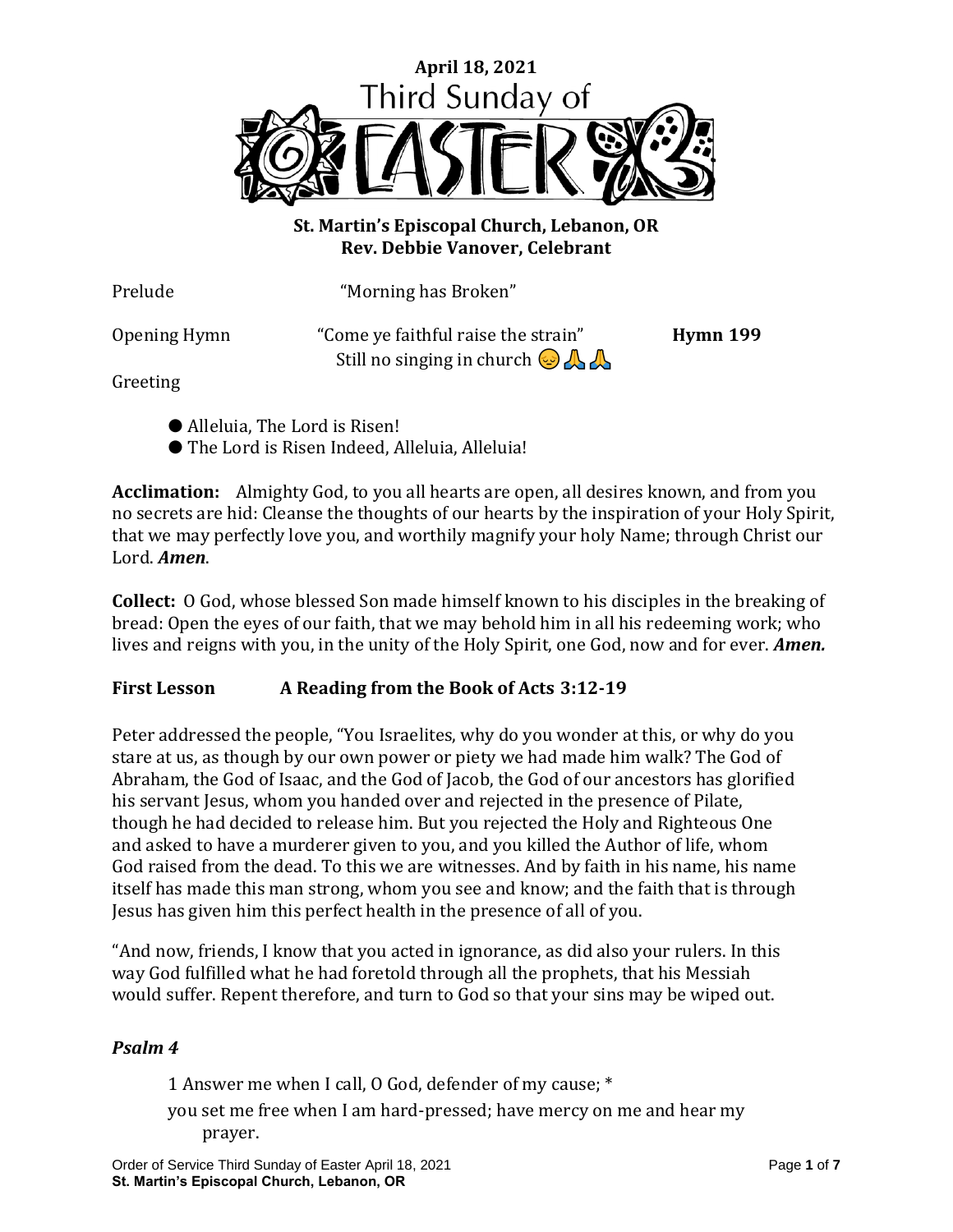2 "You mortals, how long will you dishonor my glory; \* how long will you worship dumb idols and run after false gods?"

3 Know that the Lord does wonders for the faithful; \* when I call upon the Lord, he will hear me.

4 Tremble, then, and do not sin; \* speak to your heart in silence upon your bed.

5 Offer the appointed sacrifices \* and put your trust in the Lord.

6 Many are saying, "Oh, that we might see better times!" \* Lift up the light of your countenance upon us, O Lord.

7 You have put gladness in my heart, \* more than when grain and wine and oil increase.

8 I lie down in peace; at once I fall asleep; \* for only you, Lord, make me dwell in safety.

# **Second Lesson** A Reading from the Epistle of John 1 John 3:1-7

See what love the Father has given us, that we should be called children of God; and that is what we are. The reason the world does not know us is that it did not know him. Beloved, we are God's children now; what we will be has not yet been revealed. What we do know is this: when he is revealed, we will be like him, for we will see him as he is. And all who have this hope in him purify themselves, just as he is pure.

Everyone who commits sin is guilty of lawlessness; sin is lawlessness. You know that he was revealed to take away sins, and in him there is no sin. No one who abides in him sins; no one who sins has either seen him or known him. Little children, let no one deceive you. Everyone who does what is right is righteous, just as he is righteous.

| <b>Gospel Hymn</b> | "Come away to the skies" | <b>Hymn 213</b> |
|--------------------|--------------------------|-----------------|
|--------------------|--------------------------|-----------------|

# **The Gospel of our Lord Jesus Christ, according to Luke 24:36b-48**

*Glory to you, Lord Christ*

Jesus himself stood among the disciples and said to them, "Peace be with you." They were startled and terrified, and thought that they were seeing a ghost. He said to them, "Why are you frightened, and why do doubts arise in your hearts? Look at my hands and my feet; see that it is I myself. Touch me and see; for a ghost does not have flesh and bones as you see that I have." And when he had said this, he showed them his hands and his feet. While in their joy they were disbelieving and still wondering, he said to them, "Have you anything here to eat?" They gave him a piece of broiled fish, and he took it and ate in their presence.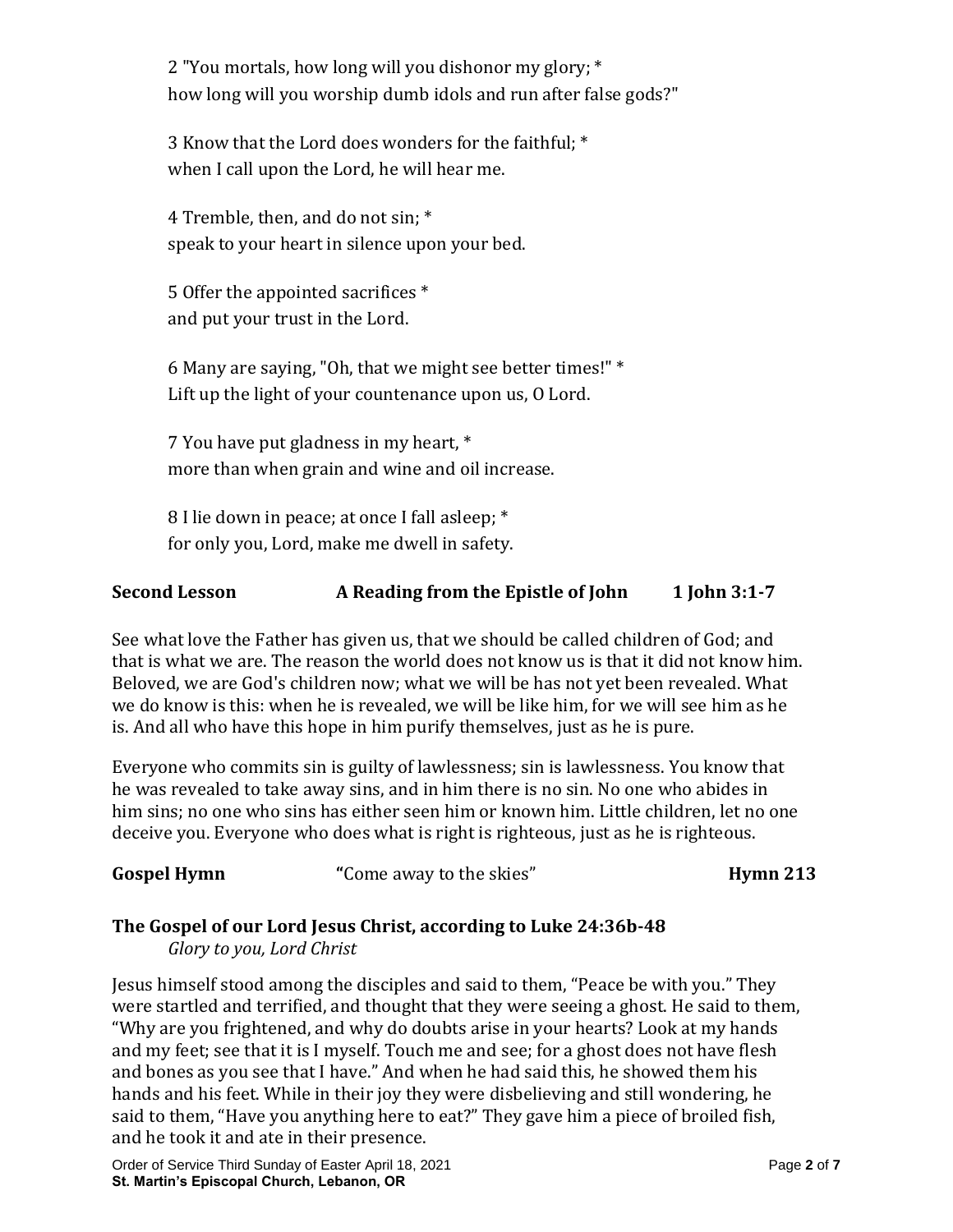Then he said to them, "These are my words that I spoke to you while I was still with you—that everything written about me in the law of Moses, the prophets, and the psalms must be fulfilled." Then he opened their minds to understand the scriptures, and he said to them, "Thus it is written, that the Messiah is to suffer and to rise from the dead on the third day, and that repentance and forgiveness of sins is to be proclaimed in his name to all nations, beginning from Jerusalem. You are witnesses of these things.

#### **This is the Gospel of the Lord,**

*Praise to you, Lord Christ*

#### **Sermon The Rev. Debbie Vanover**

Nicene Creed **(BCP p.358)** 

We believe in one God,

 the Father, the Almighty, maker of heaven and earth, of all that is, seen and unseen. We believe in one Lord, Jesus Christ, the only Son of God, eternally begotten of the Father, God from God, Light from Light, true God from true God, begotten, not made, of one Being with the Father. Through him all things were made. For us and for our salvation he came down from heaven: by the power of the Holy Spirit he became incarnate from the Virgin Mary, and was made man. For our sake he was crucified under Pontius Pilate; he suffered death and was buried. On the third day he rose again in accordance with the Scriptures; he ascended into heaven and is seated at the right hand of the Father. He will come again in glory to judge the living and the dead, and his kingdom will have no end. We believe in the Holy Spirit, the Lord, the giver of life, who proceeds from the Father and the Son. With the Father and the Son he is worshiped and glorified. He has spoken through the Prophets. We believe in one holy catholic and apostolic Church. We acknowledge one baptism for the forgiveness of sins. We look for the resurrection of the dead, and the life of the world to come. **Amen.**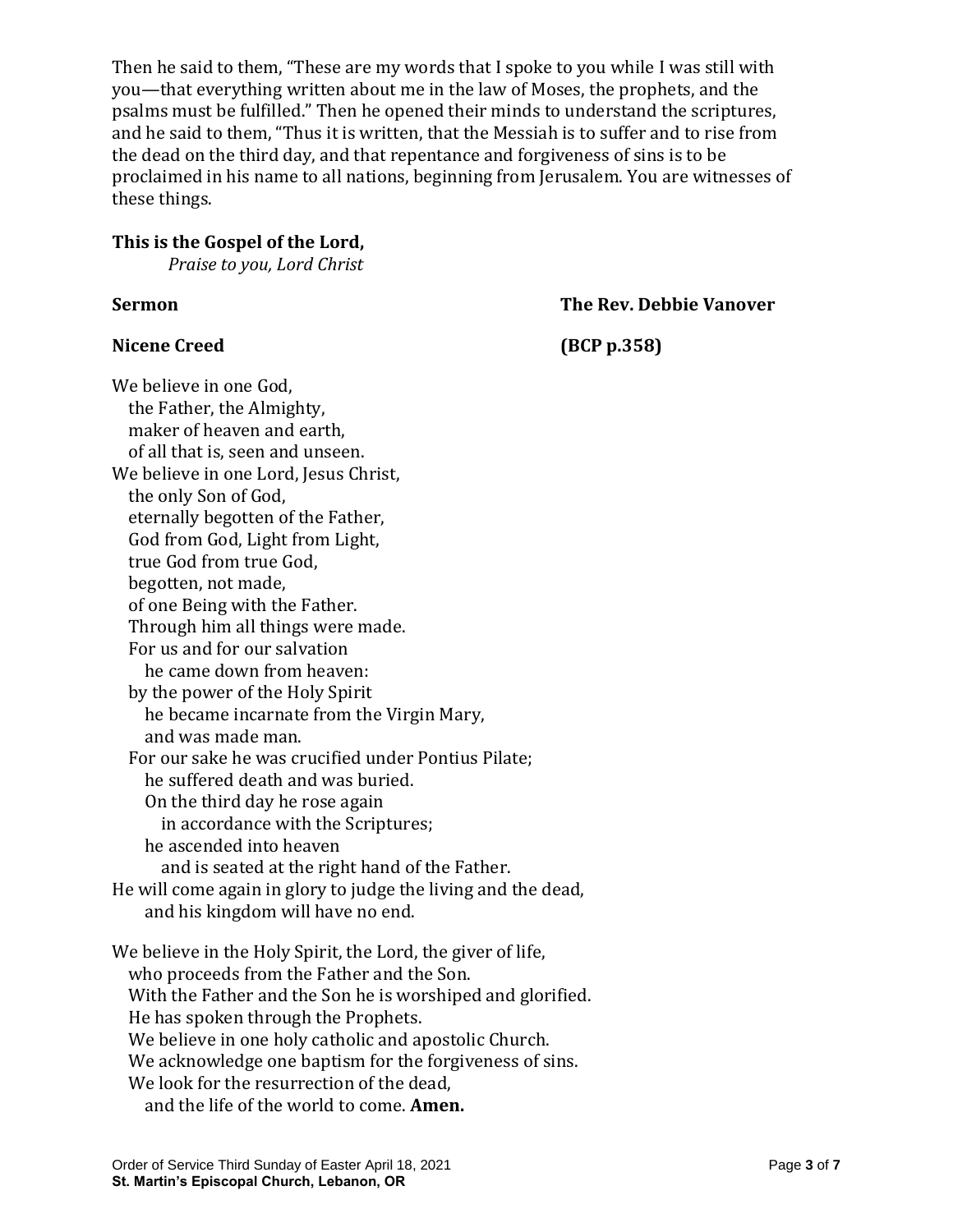#### **Prayers of the People for the Third Sunday of Easter**

*After this and every petition, the leader says* **Lord, hear us.** *People**Lord, graciously hear us.*

In the flesh and bones of the risen Christ, the invisible God stands among us. Let us pray to God for the needs of all believers and of all peoples everywhere.

For the holy churches in every place, and for the unity of all.

Lord, hear us. *People Lord, graciously hear us.*

For this parish family of St. Martin's, that we will faithfully bear witness to the risen Christ in word and deed.

Lord, hear us. *People Lord, graciously hear us.*

For this holy assembly and for all who gather in Christ. Lord, hear us. *People Lord, graciously hear us.*

For Michael our presiding bishop, Diana our Bishop, all deacons and clergy, and all who minister in Christ, and for all the holy people of God.

Lord, hear us. *People Lord, graciously hear us.*

For the world and its leaders, our nation and its people. Lord, hear us.

*People Lord, graciously hear us.*

For all those in danger and need, the sick, the suffering, and the oppressed, and the dying. Lord, hear us. *People Lord, graciously hear us.*

For those who have gone before us under the sign of faith, and for all the departed, especially Tina Blazer Hadley and those known to God.

Lord, hear us. *People Lord, graciously hear us.*.

For ourselves, our families, and those we love, especially those on our prayer list and those we name at this time, silently or aloud

Lord, hear us. *People Lord, graciously hear us.*

Remembering the blessed Virgin Mary, St. Martin, and all the saints, let us offer ourselves and one another to the living God through Christ

*To you, O Lord.*

#### *Celebrant*

Blessed are you, O Lord our God, for you sent Christ to suffer and rise from the dead. Hear our prayers which we offer through his presence, and proclaim forgiveness of sins to all nations. Glory to you for ever and ever. *Amen.*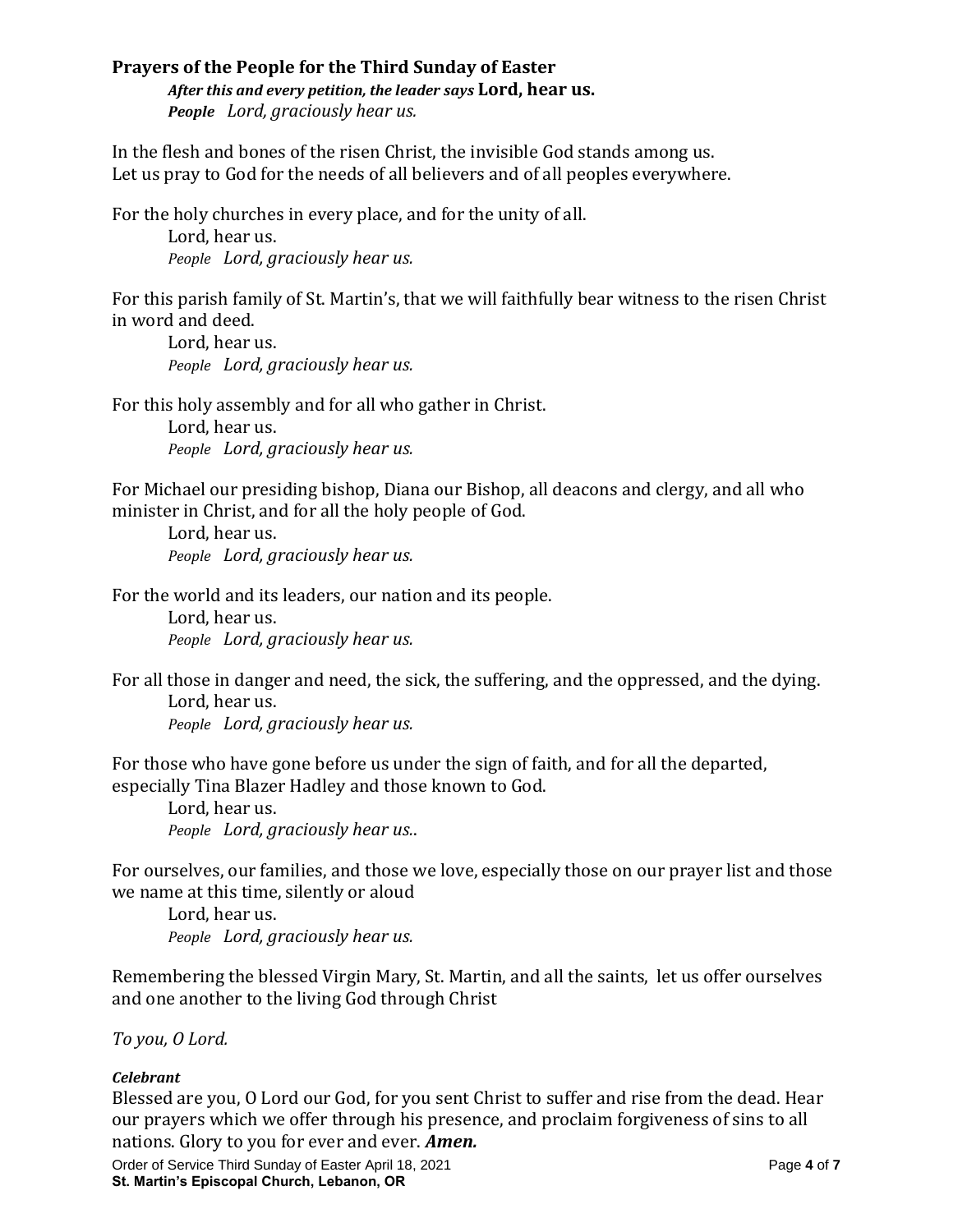- The Peace of the Lord be always with you.
- And also with you.

**Offertory Music "***How Majestic is your Name"*

### **The Liturgy of the Table**

#### **The Great Thanksgiving Eucharistic Prayer C** BCP p. 367

The Lord be with you. *And also with you.*

Lift up your hearts. *We lift them to the Lord.*

Let us give thanks to the Lord our God. *It is right to give him thanks and praise.*

God of all power, Ruler of the Universe, you are worthy of glory and praise. *Glory to you for ever and ever.*

At your command all things came to be: the vast expanse of interstellar space, galaxies, suns, the planets in their courses, and this fragile earth, our island home.

*By your will they were created and have their being.*

From the primal elements you brought forth the human race, and blessed us with memory, reason, and skill. You made us the rulers of creation. But we turned against you, and betrayed your trust; and we turned against one another.

*Have mercy, Lord, for we are sinners in your sight.*

Again and again, you called us to return. Through prophets and sages you revealed your righteous Law. And in the fullness of time you sent your only Son, born of a woman, to fulfill your Law, to open for us the way of freedom and peace.

*By his blood, he reconciled us. By his wounds, we are healed.*

And therefore we praise you, joining with the heavenly chorus, with prophets, apostles, and martyrs, and with all those in every generation who have looked to you in hope, to proclaim with them your glory, in their unending hymn:

*Celebrant and People*

#### **Holy, Holy, Holy Lord, God of power and might, heaven and earth are full of your glory. Hosanna in the highest**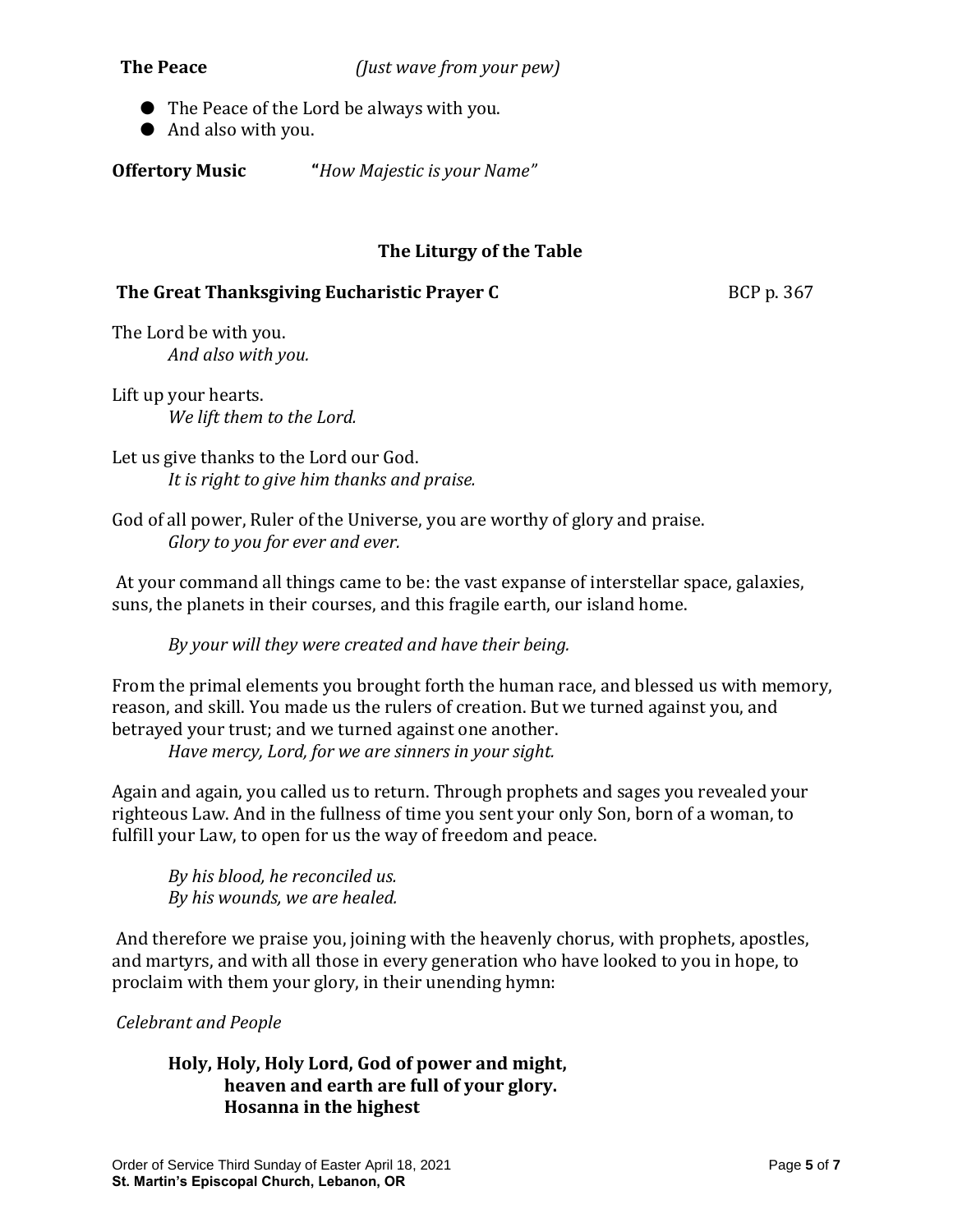#### **Blessed is he who comes in the name of the Lord. Hosanna in the highest.**

#### *The Celebrant continues*

And so, Father, we who have been redeemed by him, and made a new people by water and the Spirit, now bring before you these gifts. Sanctify them by your Holy Spirit to be the Body and Blood of Jesus Christ our Lord.

On the night he was betrayed he took bread, said the blessing, broke the bread, and gave it to his friends, and said, "Take, eat: This is my Body, which is given for you. Do this for the remembrance of me."

After supper, he took the cup of wine, gave thanks, and said, "Drink this, all of you: This is my Blood of the new Covenant, which is shed for you and for many for the forgiveness of sins. Whenever you drink it, do this for the remembrance of me."

Remembering now his work of redemption, and offering to you this sacrifice of thanksgiving,

*We celebrate his death and resurrection, as we await the day of his coming.*

Lord God of our Ancestors: God of Abraham and Sarah, Isaac and Rebecca, and Jacob, Rachel, and Leah; God and Father of our Lord Jesus Christ: Open our eyes to see your hand at work in the world about us. Deliver us from the presumption of coming to this Table for solace only, and not for strength; for pardon only, and not for renewal. Let the grace of this Holy Communion make us one body, one spirit in Christ, that we may worthily serve the world in his name.

#### *Risen Lord, be known to us in the breaking of the Bread.*

Accept these prayers and praises, Father, through Jesus Christ our great High Priest, to whom, with you and the Holy Spirit, your Church gives honor, glory, and worship, from generation to generation. *AMEN.*

#### **The Lord's Prayer** *said not sung*

Our Father, who art in heaven, hallowed be thy Name, thy kingdom come, thy will be done, on earth as it is in heaven. Give us this day our daily bread. And forgive us our trespasses, as we forgive those who trespass against us. And lead us not into temptation, but deliver us from evil. For thine is the kingdom, and the power, and the glory, for ever and ever. **Amen**.